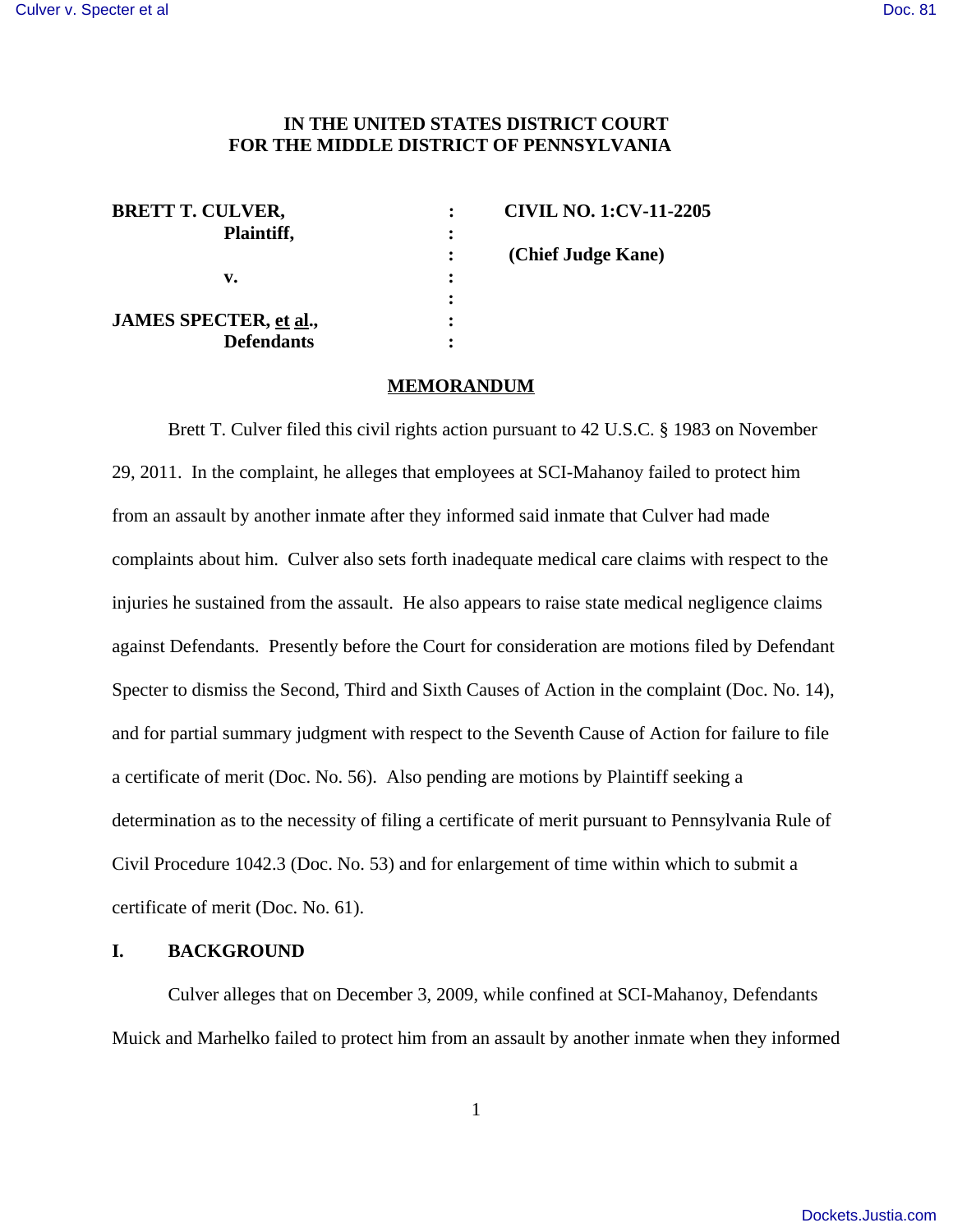the other inmate that Culver had made complaints against him. According to Culver, this alleged deliberate action by Defendants constituted a total disregard for his safety and incited hostility against him which resulted in the other inmate attacking him and breaking his jaw. He reported to the prison's medical department where he was seen by Defendant Moczulski, the prison dentist. He was thereafter transported to see Defendant Specter, a private practice oral surgeon contracted by the Pennsylvania Department of Corrections to provide services to SCI-Mahanoy. Specter admitted Culver to the Wilkes-Barre General Hospital the same day, but treatment was postponed until the following day, December 4, 2009.

On December 4, 2009, Specter performed a surgical procedure wherein Culver alleges Specter failed to properly repair the broken jawbone. Culver further contends that the broken bone parts were incorrectly attached to his teeth, causing permanent damage and disfigurement. Culver was returned to SCI-Mahanoy the same day where he claims various SCI-Mahanoy Defendants disregarded his complaints about his condition and the visible need for proper treatment of his injury.

On January 7, 2009, Culver received follow-up treatment from Specter. Culver believes that during this second consultation Specter used propofol to sedate him to remove the surgical hardware previously implanted – Culver questions the propriety of using propofol in the private office setting. He claims that without taking x-rays, Specter stated that his treatment was complete and the fractures mended. He was thereafter returned to SCI-Mahanoy. Once at SCI-Mahanoy, Culver claims that he voiced complaints at sick call due to the excruciating pain he was experiencing from the improper repair of his jaw, but was ignored. On January 13, 2012, he went to the prison dental department and requested x-rays. He states that Defendants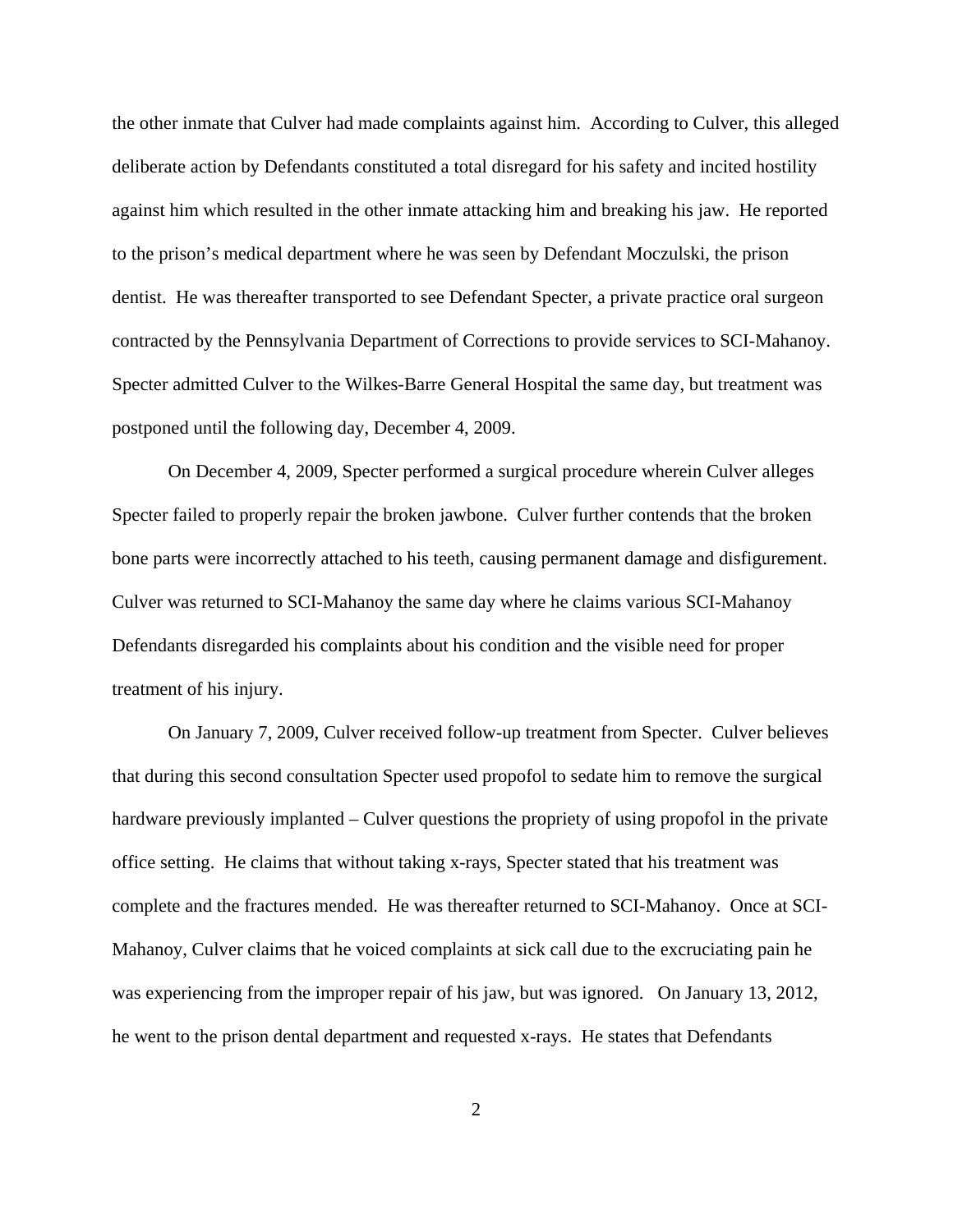conceded to the x-rays and thereafter confirmed that he had unrepaired, existing fractures. Although he was admitted to the facility infirmary and prescribed a pureed diet, he claims he did not receive any medical attention for his injuries and was not provided with the proper food.

Culver was again seen by Specter on January 28, 2010, and explained to him the problems he was experiencing. Specter disregarded his complaints and maintained that no unrepaired fractures existed and an x-ray was not necessary. Specter thereafter sedated Culver and performed a second surgical procedure whereby he inserted more wiring and anchoring devices. Culver claims that his lower jaw was pulled and harnessed and that this conduct by Specter worsened his condition and caused him "tormenting" pain and permanent damage. Culver was thereafter returned to SCI-Mahanoy where the prison medical personnel disregarded his complaints of pain and requests for treatment.

On February 16, 2010, Culver states he was "forcibly resubjected" to treatment by Specter who continued to ignore his complaints. Following his return to the prison, Culver's requests for medical intervention to the SCI-Mahanoy Defendants, including Defendant Moczulski, were ignored.

On March 5, 2010, Culver was again taken to see Specter and complained of the excruciating pain he was experiencing from the wired device in his mouth, and the impact it was having on his teeth/bridge. Not only were his complaints ignored, but Specter tightened the wires in his mouth causing further pain and displacement of his teeth. Once returned to SCI-Mahanoy, requests for medical care made to the medical staff and Defendant Moczulski were denied.

Culver was again sent back to see Specter on March 9, 2010. Specter removed the wires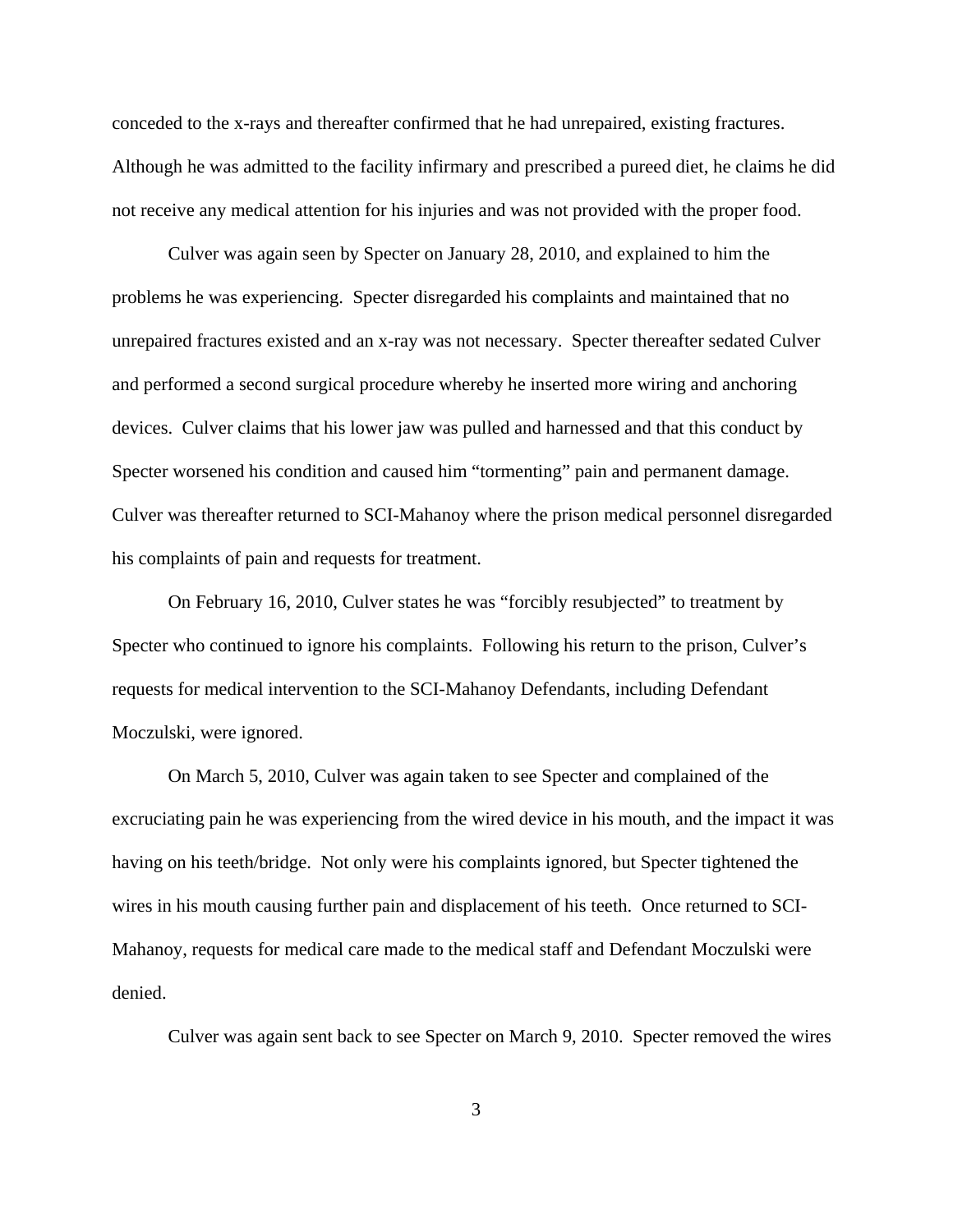securing his jaw together, but the installments anchoring his teeth were not removed and caused further pain. Specter scheduled an appointment for Culver to return on March 23, 2010, for the removal of the installments. After his return to SCI-Mahanoy, he made complaints over the span of approximately two weeks to the prison dental department, medical staff and administrators, but was ignored.

On March 23, 2012, Culver was taken back to see Specter and requested that his jaw be rebroken and reset properly. Specter told Culver he was fully mended and that his teeth and settings were in perfect alignment. No x-rays were taken. At this appointment Specter did not remove the anchored installments as he previously promised to do. Rather, he rewired Culver's jaw back together causing him more torture and pain. When Culver was returned to SCI-Mahanoy, he pleaded with the medical and dental departments for treatment, including Defendants Chippiano and Lisiak, during the time period from March 24, 2010, through April 11, 2010, but no action was taken.

Culver was last seen by Defendant Specter on April 15, 2010. At this time, he claims Specter started ripping out the wires anchored to his teeth roots without any sedation. Specter informed him that his treatment was finished, and that his jaw and teeth were in perfect alignment. The remainder of the complaint sets forth allegations of inadequate medical care with respect to his condition against defendants other than Defendant Specter.

Based on the foregoing, Culver claims Specter was deliberately indifferent to his medical needs and negligent in violation of the Eighth Amendment. He further maintains that Specter's actions violated the Fourteenth Amendment. He also asserts a claim of medical malpractice under state law. He seeks relief in the amount of \$500,000.00 against Specter.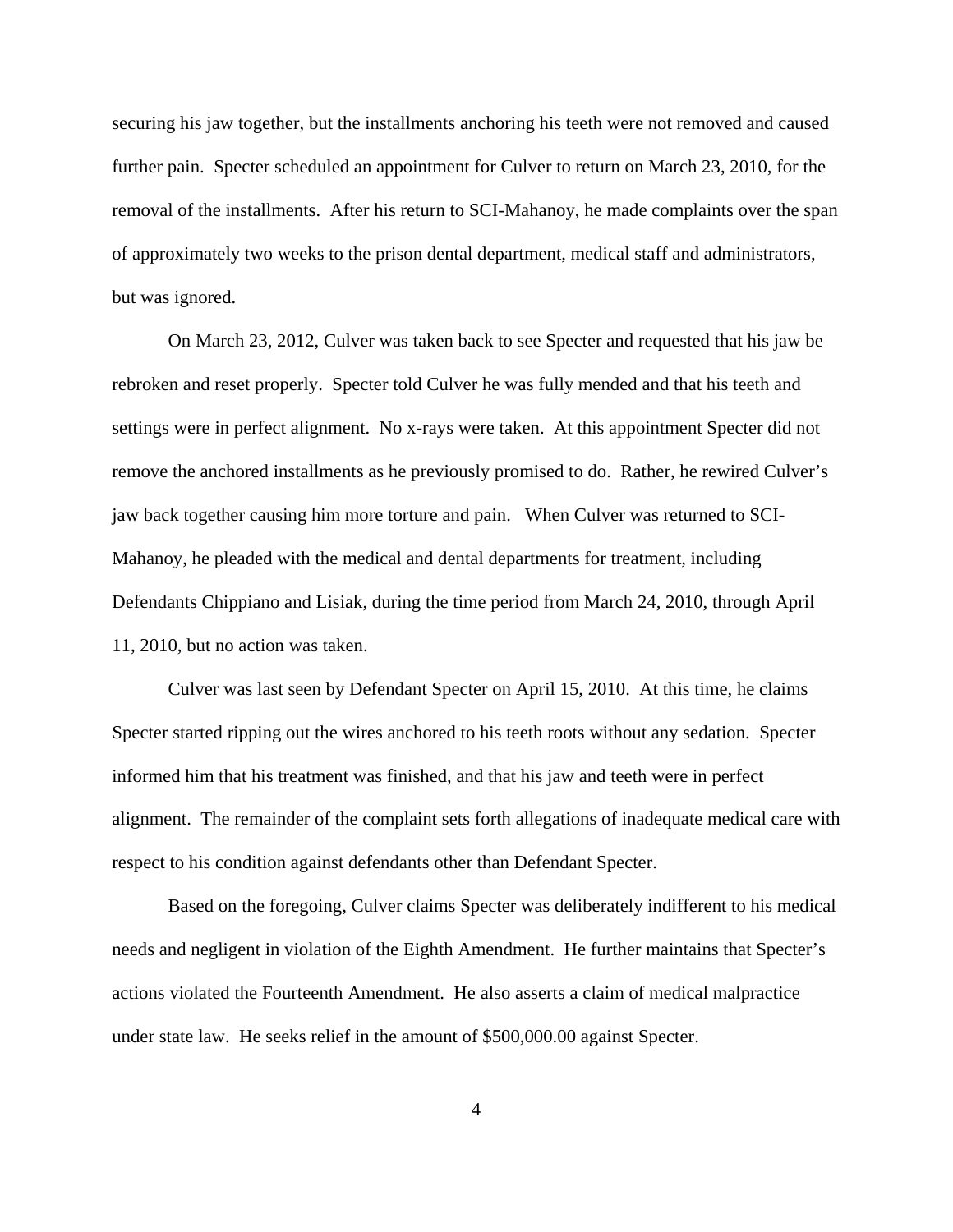## **II. MOTION TO DISMISS**

#### **A. Standard of Review**

Rule 12(b)(6) of the Federal Rules of Civil Procedure provides for the dismissal of complaints that fail to state a claim upon which relief can be granted. Fed. R. Civ. P. 12(b)(6). When ruling on a motion to dismiss under Rule 12(b)(6), the court must "accept all factual allegations as true, construe the complaint in the light most favorable to the plaintiff, and determine whether, under any reasonable reading of the complaint, the plaintiff may be entitled to relief." Gelman v. State Farm Mut. Auto. Ins. Co., 583 F.3d 187, 190 (3d Cir. 2009) (quoting Phillips v. Cnty. of Allegheny, 515 F.3d 224, 233 (3d Cir. 2008)); see also Kanter v. Barella, 489 F.3d 170, 177 (3d Cir. 2007) (quoting Evancho v. Fisher, 423 F.3d 347, 350 (3d Cir. 2005)).

Federal notice and pleading rules require the complaint to provide "the defendant notice of what the . . . claim is and the grounds upon which it rests." Phillips, 515 F.3d at 232 (quoting Bell Atl. Corp. v. Twombly, 550 U.S. 544, 555 (2007)). To test the sufficiency of the complaint in the face of a Rule 12(b)(6) motion, the court must conduct a three-step inquiry. See Santiago v. Warminster Twp., 629 F.3d 121, 130-31 (3d Cir. 2010). In the first step, "the court must 'tak[e] note of the elements a plaintiff must plead to state a claim.'" Id. (quoting Ashcroft v. Iqbal, 556 U.S. 662, 129 S. Ct. 1937, 1947 (2009)). Next, the factual and legal elements of a claim should be separated; well-pleaded facts must be accepted as true, while mere legal conclusions may be disregarded. Id.; see also Fowler v. UPMC Shadyside, 578 F.3d 203, 210-11 (3d Cir. 2009). Once the well-pleaded factual allegations have been isolated, the court must determine whether they are sufficient to show a "plausible claim for relief." Ashcroft v. Iqbal, 556 U.S. 662, 129 S. Ct. at 1950 (citing Twombly, 550 U.S. at 555 (requiring plaintiffs to allege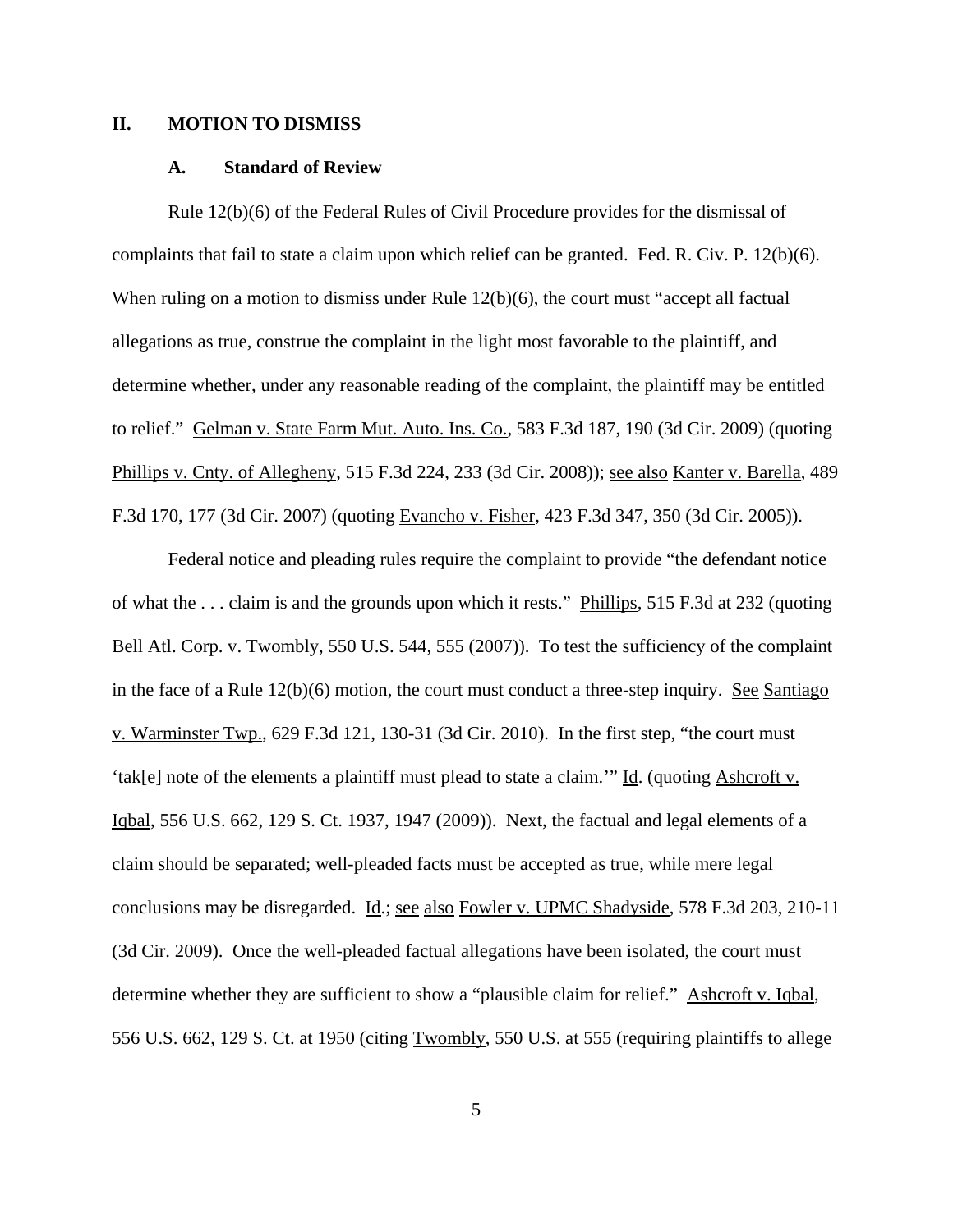facts sufficient to "raise a right to relief above the speculative level). A claim "has facial plausibility when the plaintiff pleads factual content that allows the court to draw the reasonable inference that the defendant is liable for the misconduct alleged." Iqbal, 556 U.S. 662, 129 S. Ct. at 1949. When the complaint fails to present a prima facie case of liability, however, courts should generally grant leave to amend before dismissing a complaint. See Grayson v. Mayview State Hosp., 293 F.3d 103, 108 (3d Cir. 2002); Shane v. Fauver, 213 F.3d 113, 116-17 (3d Cir. 2000).

#### **B. Discussion**

Defendant Specter maintains that Culver has failed to set forth viable Eighth Amendment inadequate medical care claims against him. The Eighth Amendment "requires prison officials to provide basic medical treatment to those whom it has incarcerated." Rouse v. Plantier, 182 F.3d 192,197 (3d Cir.1999) (citing Estelle v. Gamble, 429 U.S. 97 (1976)). In order to establish a violation based on the Eighth Amendment, "evidence must show (i) a serious medical need, and (ii) acts or omissions by prison officials that indicate deliberate indifference to that need." See Spruill v. Gillis, 372 F.3d 218, 235 (3d Cir. 2004); Natale v. Camden Cnty. Corr. Facility, 318 F.3d 575, 582 (3d Cir. 2003).

A serious medical need is "one that has been diagnosed by a physician as requiring treatment or one that is so obvious that a lay person would easily recognize the necessity for a doctor's attention." Monmouth Cnty. Corr. Inst. Inmates v. Lanzaro, 834 F.2d 326, 347 (3d Cir. 1987). The "deliberate indifference" standard is a stringent standard of fault requiring proof that a defendant disregarded a known or obvious consequence of his action. Bd. of Cnty. Comm'rs of Bryan Cnty. v. Brown, 520 U.S. 397, 410 (1997). The defendant must be both aware of facts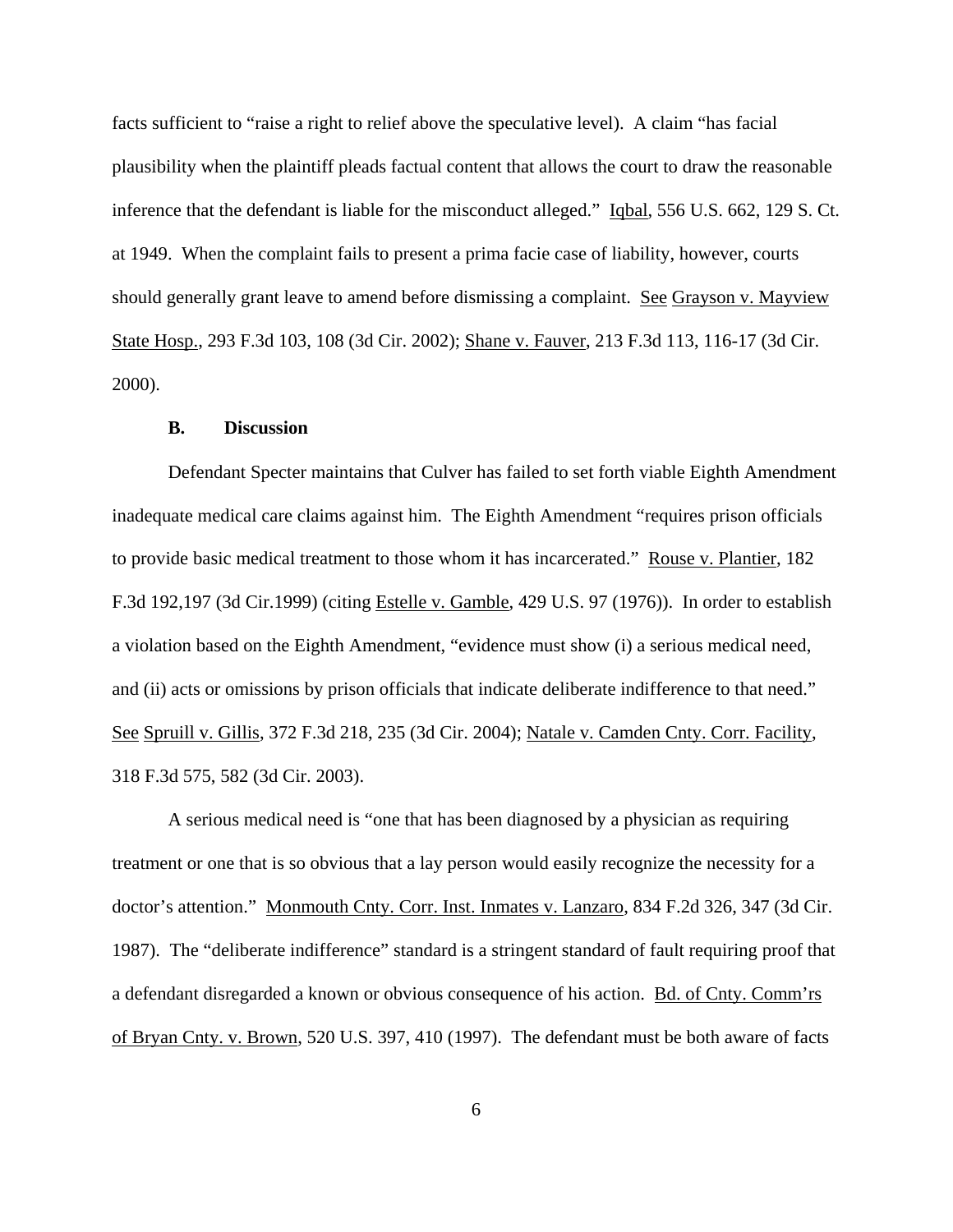from which the inference could be drawn that a substantial harm exists, and he must also draw the inference. Farmer v. Brennan, 511 U.S. 825, 837 (1994). The test for whether a prison official was deliberately indifferent is whether that defendant "acted or failed to act despite his knowledge of a substantial risk of serious harm." Id. at 841. Only egregious acts or omissions violate this standard. See White v. Napoleon, 897 F.2d 103, 108-10 9 (3d Cir. 1990).

A complaint that a physician or a medical department "has been negligent in diagnosing or treating a medical condition does not state a valid claim of medical mistreatment under the Eighth Amendment . . . " Estelle, 429 U.S. at 106. "Allegations of medical malpractice are not sufficient to establish a Constitutional violation." Spruill, 372 F.3d at 235. An inmate's disagreement with medical treatment also does not rise to the level of "deliberate indifference." See Durmer v. O'Carroll, 991 F.2d 64, 69 (3d Cir. 1993); Boring v. Kozakiewicz, 833 F.2d 468, 473 (3d Cir. 1987).

Culver's claim of deliberate indifference in violation of the Eighth Amendment rests on perilously weak footing. Nearly all allegations set forth in the complaint reveal little more than Culver's disagreement with the manner in which Defendant Specter performed oral surgery. Such disagreements, even if one were to assume that Culver was correct in his contention that Defendant Specter should have followed Culver's instructions in performing medical procedures, are insufficient to support an Eighth Amendment claim. Accepting as true the factual allegations set forth by Culver and drawing all reasonable inferences in his favor, however, the Court finds that the Eighth Amendment deliberate indifference claims must be permitted to proceed at this juncture. Allegations regarding "ripping out wires anchored to teeth roots" without sedation and performing procedures for "no purpose other than damaging teeth and gums," could if accepted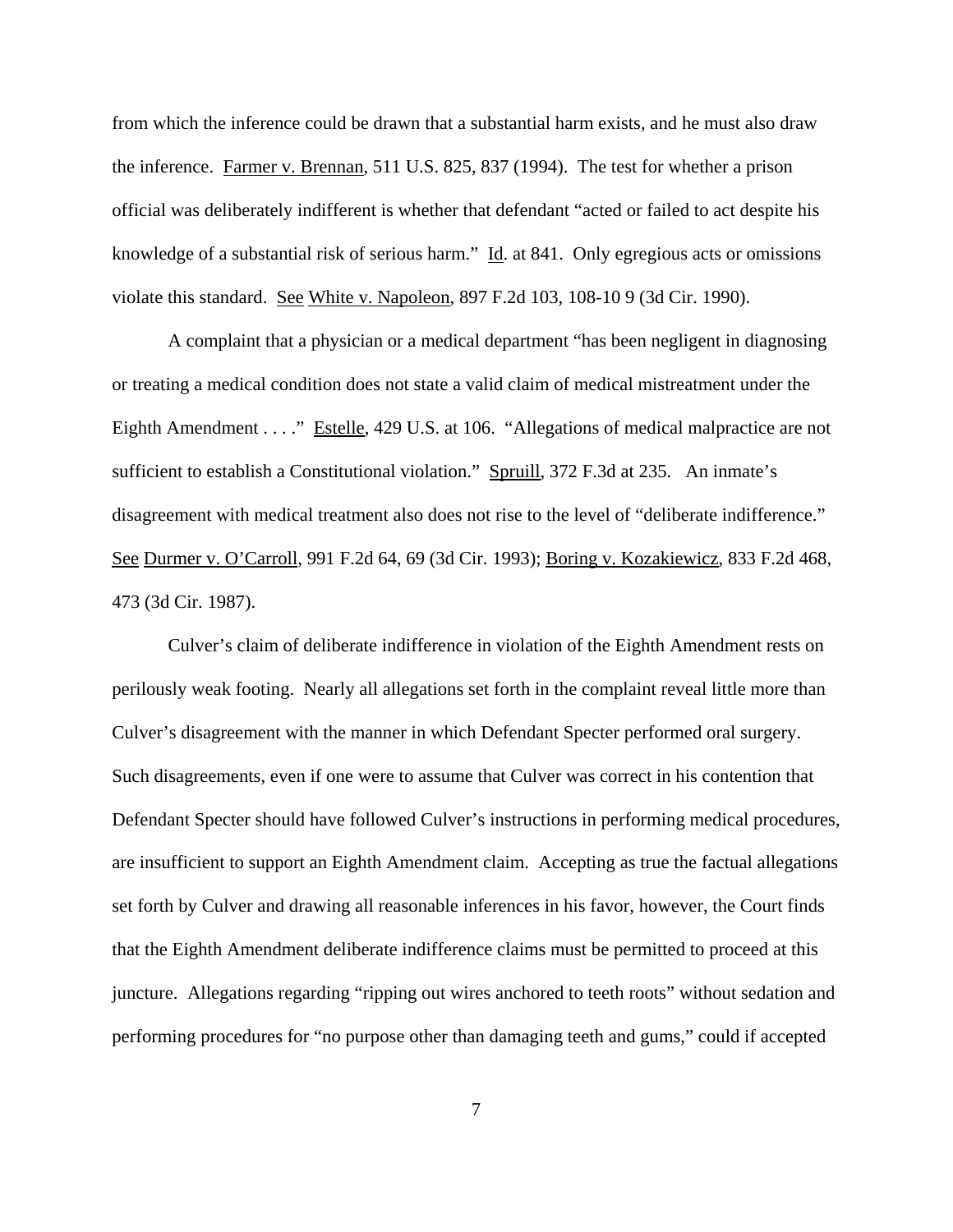as true support and Eighth Amendment claim. This is not to say that Culver will ultimately prevail on his claims, but he will at least be permitted the opportunity to develop his claims through discovery. However, to the extent he maintains that Specter was "negligent" and therefore violated the Eighth Amendment, any such claims are without merit. Medical malpractice is not a constitutional violation.<sup>1</sup> Defendant also seeks to strike the complaint in its entirety because Culver fails to comply with Local Rule 8.1 of the Middle District of Pennsylvania Local Rules. Pursuant to said Rule, a prayer for relief which seeks a specific amount of damages must be stricken. See M.D. Pa. L. R. 8.1 (a demand for judgment "shall not claim any specific sum where unliquidated damages are involved"). In his prayer for relief, Culver seeks \$500,000.00 as compensatory damages and \$80,000.00 in punitive damages against Specter. Based upon this provision in Local Rule 8.1, the Court will strike only that portion of the complaint that seeks specific sums of money damages.

## **III. CERTIFICATE OF MERIT**

Finally, the Court will address the necessity of the filing of a certificate of merit as it relates to the claims raised against Defendant Specter. On February 9, 2012, the Corrections Defendants – who notably do not include Defendant Specter – filed a motion to dismiss based in part on Culver's failure to file a certificate of merit as required by Rule 1042.3 of the Pennsylvania Rules of Civil Procedure. (Doc. No. 32, 33.) Culver responded on March 20, 2012, by filing a motion pursuant to Rule 1042.6(c) of the Pennsylvania Rules of Civil Procedure

 $<sup>1</sup>$  The Court also notes that any claim of the denial of due process under the Fourteenth</sup> Amendment due to Specter's inadequate medical care will also be dismissed. Such claims are reviewable under the Eighth Amendment for those individuals who have been convicted of a crime as opposed to pre-trial detainees. See Hubbard v. Taylor, 399 F.3d 150, 158 (3d Cir. 2005).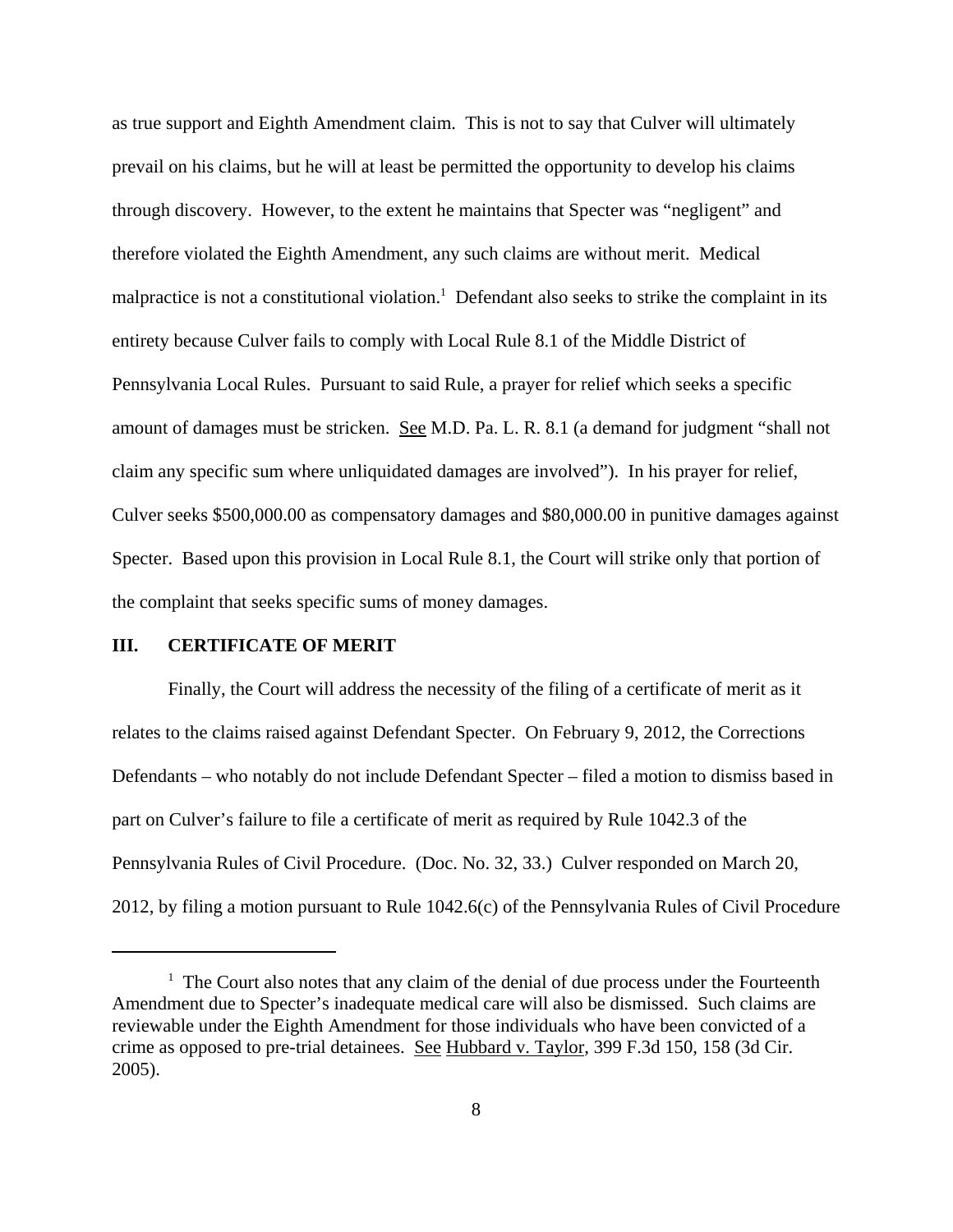to seek a determination from the Court regarding the necessity of a certificate of merit in the present action. (Doc. No. 53.) For the first time on April 17, 2012, Defendant Specter raised the issue of Culver's failure to file a certificate of merit in his motion for summary judgment. (Doc. No. 56.) Two weeks later, on May 1, 2012, Culver moved for an extension of time to file a certificate of merit. (Doc. No. 61.)

In his motions, Culver argues that because he is <u>pro se</u>, he only learned of the need to do so through a filing of the Corrections Defendants in this case. He further argues that the conditions and injuries he incurred are within the experience and comprehension of even nonprofessional persons thereby suggesting that he is relieved from any requirement of filing a certificate of merit in this case. Defendant Specter contends that summary judgment is warranted with respect to his state law malpractice and medical negligence claims based on Culver's failure to file a certificate of merit in accordance with Pa. R. Civ. P. 1042.3. Defendant Specter further contends that a motion for extension of time should be denied because it was filed more than thirty days after the Corrections Defendants raised the issue in their motion to dismiss. The Court will first consider the necessity of the filing of a certificate of merit in this action, and will then address whether dismissal is warranted based on Culver's failure to file such a certificate.

Under Pennsylvania law, any medical malpractice claim must be accompanied by a certificate of merit that must be filed within sixty days of the filing of the complaint. Pa. R. Civ. P.  $1042.3(a)(1)$ . This is a substantive rule that applies with equal force to claims of medical malpractice based on Pennsylvania law filed in federal courts. Liggon-Redding v. Estate of Sugarman, 659 F.3d 258, 264-65 (3d Cir. 2011). When a plaintiff fails to file a timely certificate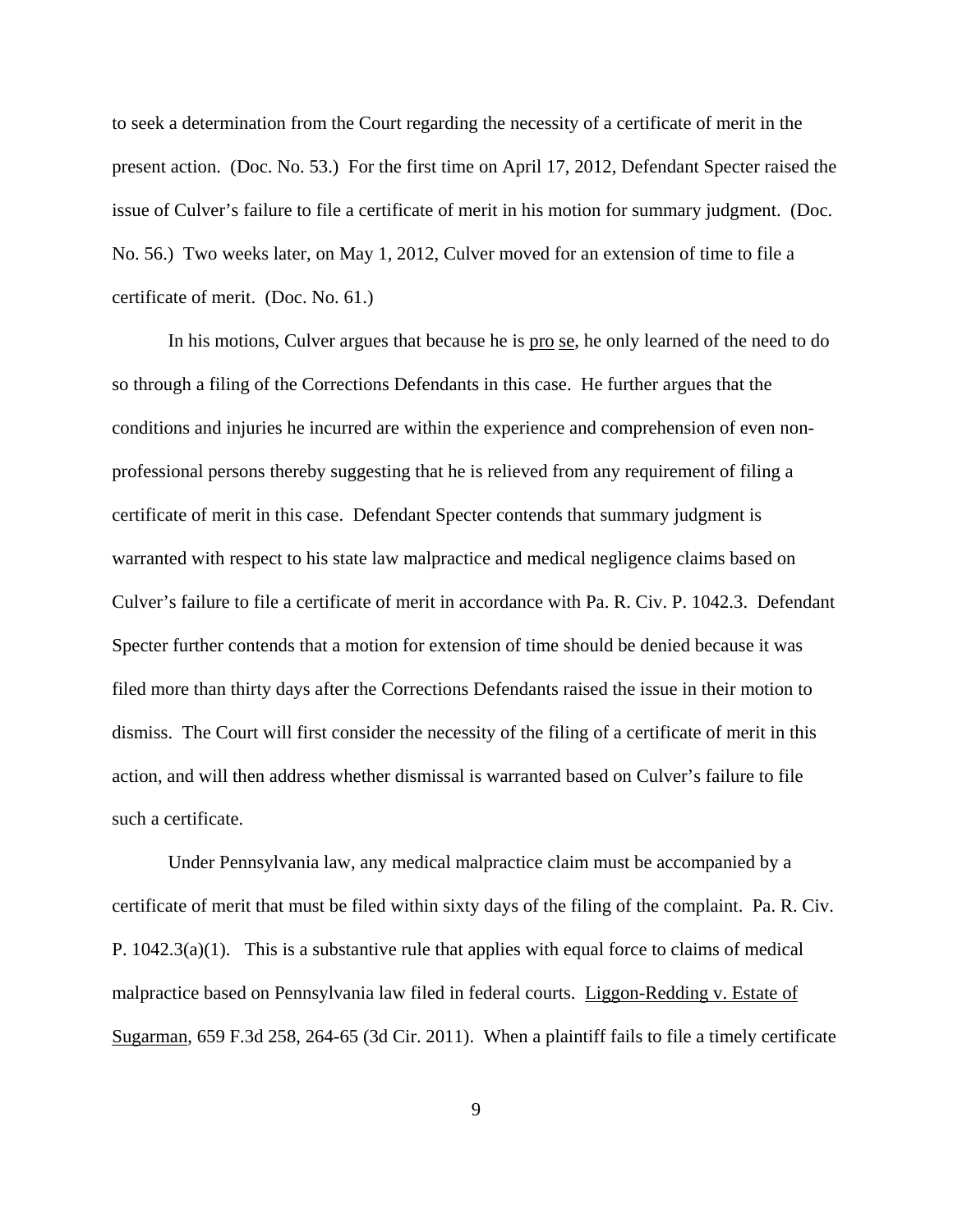of merit, a defendant may seek to have a judgment of non pros entered. Pa. R. Civ. P. 1042.6. In federal courts, a judgment of non pros is "the equivalent of a dismissal without prejudice." Booker v. United States, 366 F. App'x 425, 427 (3d Cir. 2010). A plaintiff's pro se status does not excuse compliance with the certificate of merit rquirement. See Hodge v. U.S. DOJ, 372 Fed. App'x 264, 267 (3d. Cir. 2010); Iwanejko v. Cohen & Grigsby, P.C., 249 F. App'x 938, 944 (3d Cir. 2007).

In the present matter, the substance of Culver's "medical negligence" claims are based on the alleged deviation from professional medical standards. Culver maintains that he was improperly diagnosed and treated and that Defendant failed to perform proper testing or to properly assess his condition. Thus, the questions raised involve medical judgment beyond the realm of common knowledge and experience. Accordingly, a certificate of merit is required.

In the instant case, Culver has not attempted to file a certificate of merit within sixty days of the filing of his complaint. Such a failure is not, however, automatically fatal to his claim. See, e.g., Cuevas v. United States, 422 F. App'x 142, 145 (3d Cir. 2011) (outlining the procedures for extending the time for the filing of a certificate of merit). Notably, Rule 1042.6(c) of the Pennsylvania Rules of Civil Procedure provides that a plaintiff "may file a motion seeking a determination by the court as to the necessity of filing a certificate of merit . . . at any time prior to the entry of a judgment of non pros." Pa. R. Civ. P. 1042.6(c). Such a motion tolls the time for filing a certificate of merit and prevents the entry of non pros. Cuevas, 422 F. App'x at 145 (citing Pa. R. Civ. P. 1042.6(c); Pa. R. Civ. P. 1042.7(a)(1)). Rule 1042.6 further provides that even where a court determines a certificate of merit is necessary, "the plaintiff must file the certificate within twenty days of the entry of the court order on the docket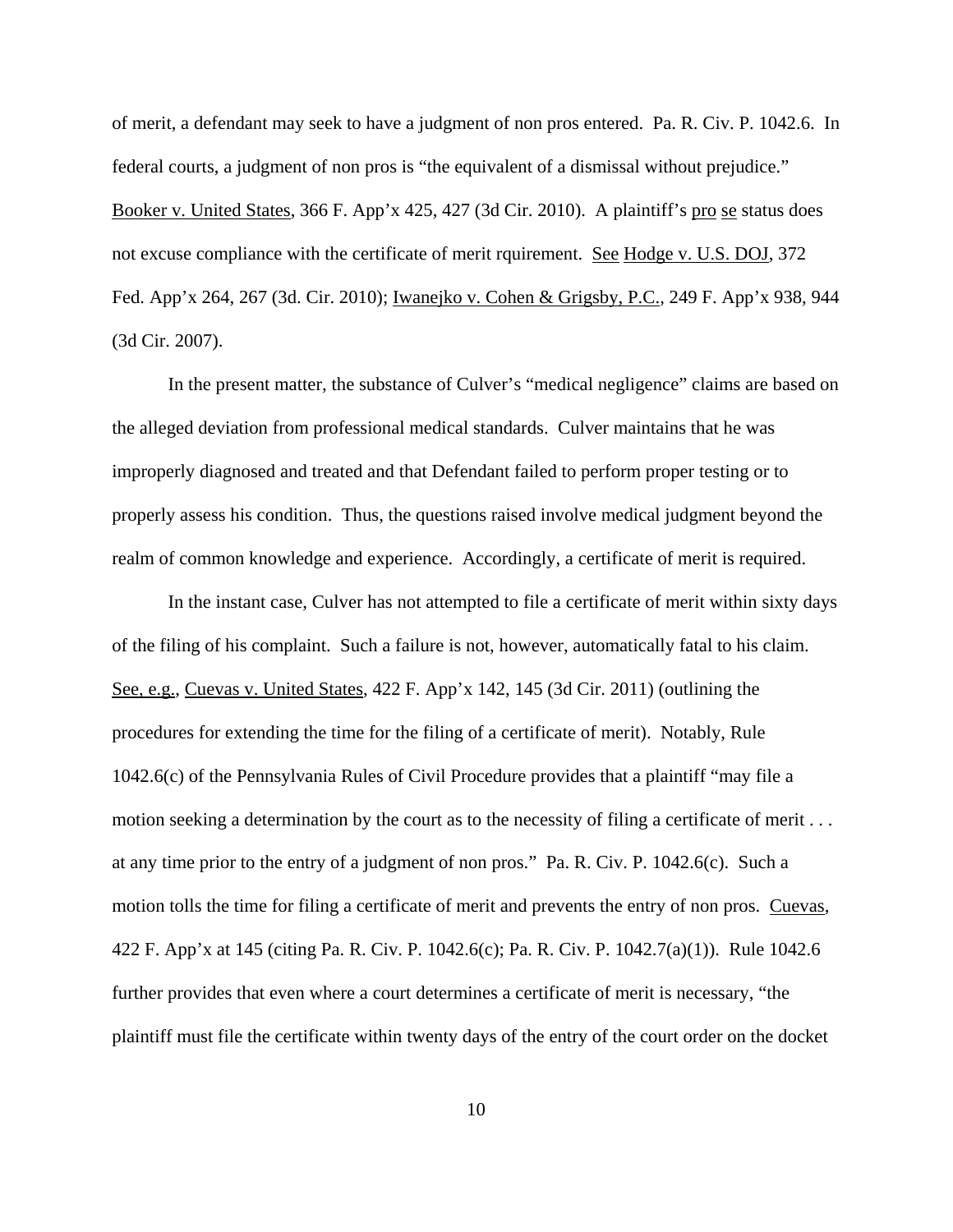or the original time period, whichever is later." Pa. R. Civ. P. 1042.6(c).

Accordingly, because the Court has determined that a certificate of merit is required and the motion for such a determination was timely filed, the rules provide that Culver shall have until twenty days from the date this order is entered on the docket to file such a certificate of merit. The Court observes that Culver has also filed a motion for an extension of time to file a certificate of merit. Upon a review of the motion, the Court finds that Culver has failed to show good cause for extending the time to file a certificate of merit beyond the twenty days provided for by Rule  $1042.6$ <sup>2</sup>

 $2^2$  Culver has also argued that he requires assistance from the Court to obtain a medical opinion by a licensed professional to enable him to comply with the certificate of merit requirement. (Doc. No. 65.) To the extent Culver requests assistance from this Court in obtaining a certificate of merit through the appointment of a medical expert or by financing an expert on his behalf, his request is denied. See Boring v. Kozakiewicz, 833 F.2d 468, 474 (3d Cir. 1987); Parham v. Johnson, 7 F. Supp. 2d 595, 600 n. 5 (W.D. Pa. 1998).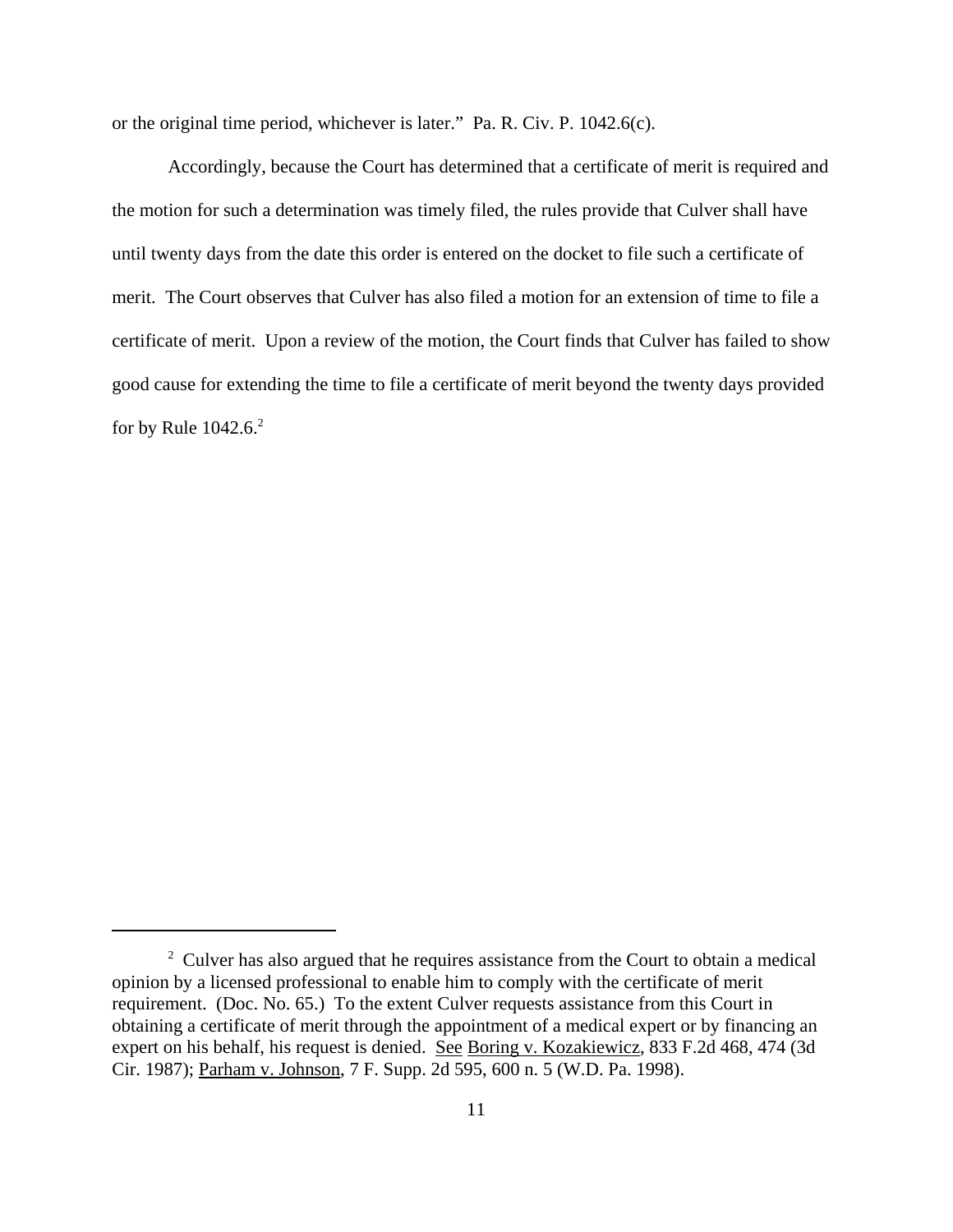# **IN THE UNITED STATES DISTRICT COURT FOR THE MIDDLE DISTRICT OF PENNSYLVANIA**

| <b>BRETT T. CULVER,</b> |   | <b>CIVIL NO. 1:CV-11-2205</b> |
|-------------------------|---|-------------------------------|
| Plaintiff,              |   |                               |
|                         |   | (Chief Judge Kane)            |
| v.                      | ٠ |                               |
|                         |   |                               |
| JAMES SPECTER, et al.,  |   |                               |
| <b>Defendants</b>       |   |                               |

# **ORDER**

AND NOW, on this 14<sup>th</sup> day of August 2012, IT IS HEREBY ORDERED THAT:

- 1. Defendant Specter's motion to dismiss (Doc. No. 14) is **granted in part and denied in part**. The motion is **granted only to the extent that** any negligence claim raised under the Eighth Amendment and any claims under the Fourteenth Amendment are dismissed. In addition, pursuant to M.D. Pa. Local Rule 8.1, the demand for relief in the complaint to the extent that it seeks specific sums of money damages is hereby stricken. The motion to dismiss is **denied in all other respects**.
- 2. Within twenty days, Defendant Specter shall file an answer to the claims remaining in the complaint against him.
- 3. Plaintiff's motion to determine the necessity of filing a certificate of merit (Doc. No. 53) is **granted only to the extent that** the Court finds that Plaintiff is required to file a certificate of merit in this case within twenty days of the date of this order.
- 4. Defendant Specter's motion for partial summary judgment (Doc. No. 56) is **denied without prejudice**.
- 5. Plaintiff's motion for enlargement of time to file a certificate of merit (Doc. No. 61) is **denied as moot**.